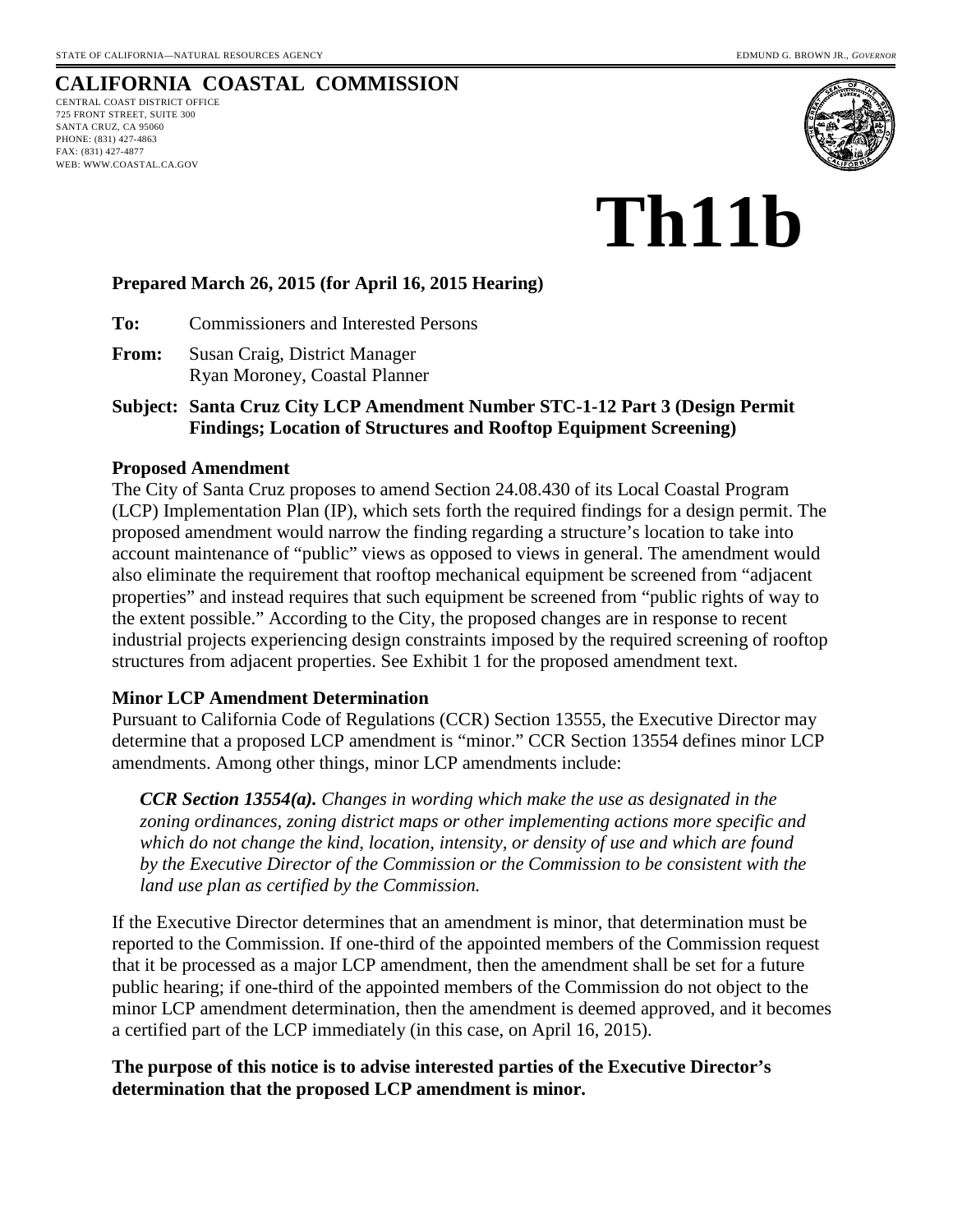Under the existing standard for Design Permits, the location of structures must take into account the maintenance of views. The proposed amendment instead requires that structures take into account "public views" (as opposed to "views" in general, which would include private views). Similarly, under existing standards for design permits, rooftop mechanical equipment is required to be screened from "adjacent properties." The proposed amendment instead requires screening from "public rights of way to the extent possible." Thus, in effect, the proposed amendment narrows design review criteria designed to protect views in general to focus instead on protection of public views and viewsheds. In fact, the proposed change regarding rooftop equipment screening could be seen as strengthening protection of *public* views by requiring that screening be done "to the extent possible." The Community Design Element of the LCP emphasizes protection of "important public views and viewsheds" and "important vistas and view corridors." (See, e.g. LCP Community Design Element Policies 2.2.1, 2.2.2). By requiring maintenance of public views and mechanical structures be screened from public areas to the extent feasible, this IP amendment conforms with the LCP requirements that protect public viewsheds, vistas and view corridors. Moreover, any potential adverse effects resulting from the proposed changes to the design review criteria may still be appropriately addressed by the LCP's policies related to coastal resource protection, including visual and scenic resources. As such, the amendment does not change the kind, location, intensity, or density of use of land and is consistent with the certified LUP.

## **California Environmental Quality Act (CEQA)**

The Coastal Commission's review and development process for LCPs and LCP amendments has been certified by the Secretary of Resources as being the functional equivalent of the environmental review required by CEQA. The City has determined that the project is exempt from further review under CEQA pursuant to Title 14, Section 15061(b)(3) of the California Code of Regulations ("CEQA Guidelines") on the basis that there is no possibility that the proposed LCP amendment will have a significant effect on the environment, and a Notice of Exemption has been prepared. This report has discussed the relevant coastal resource issues with the proposal, and has concluded that the proposed LCP amendment is not expected to result in any significant adverse impact on the environment. Thus, it is unnecessary for the Commission to suggest modifications to the proposed amendment to address adverse environmental impacts because the proposed amendment, as submitted, will not result in any significant environmental effects for which feasible mitigation measures would be required.

## **Coastal Commission Concurrence**

The Executive Director will report this minor LCP amendment determination, and any comments received on it, to the Coastal Commission at its April 16, 2015 meeting at the Marin County Board of Supervisors Chambers, 3501 Civic Center Drive, Suite 329, San Rafael, CA. If you have any questions or need additional information regarding the proposed amendment or the method under which it is being processed, please contact Ryan Moroney at the Central Coast District Office in Santa Cruz.

## Exhibit:

[Exhibit 1](#page-2-0): Proposed Amendment Text (strikethrough/underline)